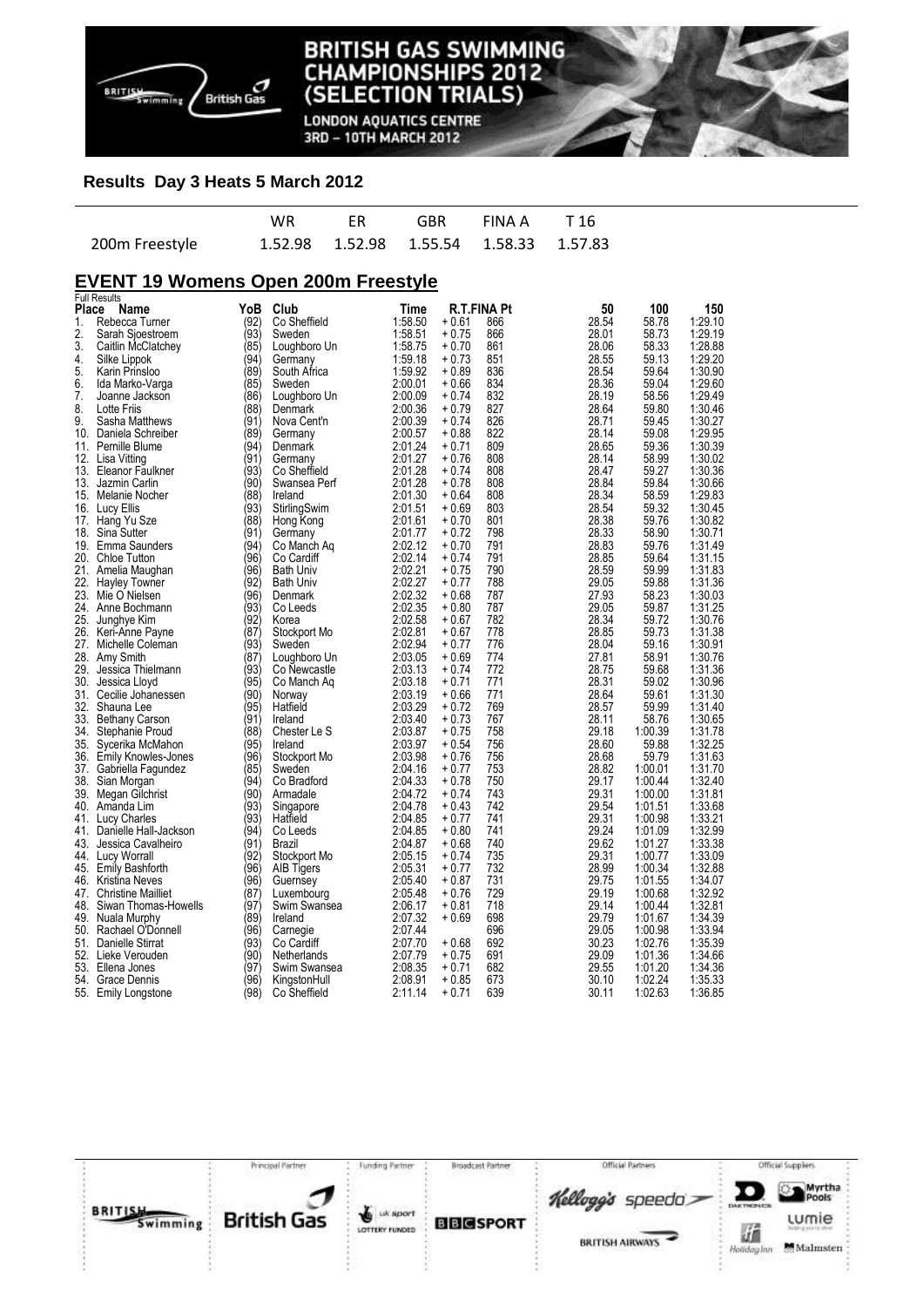

**LONDON AQUATICS CENTRE** 3RD - 10TH MARCH 2012

## **Results Day 3 Heats 5 March 2012**

|                |  | WR FUR GBR FINA A T16                       |  |
|----------------|--|---------------------------------------------|--|
| 200m Butterfly |  | 1.51.51  1.52.70  1.54.58  1.56.86  1.56.26 |  |

## **EVENT 20 Mens Open 200m Butterfly**

| Place<br>1.<br>2.<br>3.<br>4.<br>5.<br>6.<br>7.<br>8.<br>9. | Name<br>Velimir Stjepanovic<br>Egon Van Der Straeten<br>Pawel Korzeniowski<br>Dinko Jukic<br>Gyucheol Chang<br>Peng Wu<br>Joseph Roebuck<br>Roberto Pavoni<br>Matthew Johnson<br>10. Michael Rock<br>11. Jong Hun Ham<br>12. Lewis Smith<br>13. Iain Macmillan<br>14. Duarte Mourao<br>15. S Van De Schootbrugge<br>16. Andrew Mayor<br>17. Adam Mallett<br>18. Ian Powell<br>19. Cameron Brodie<br>20. Arthur Mendes Filho<br>21. James Guy<br>22. Yuki Kobori<br>23. Daniel Wallace | YoB<br>(93)<br>(91)<br>(85)<br>(89)<br>(92)<br>(87)<br>(85)<br>(91)<br>(95)<br>(87)<br>(92)<br>(88)<br>(86)<br>(84)<br>(93)<br>(86)<br>(89)<br>(85)<br>(92)<br>(93) | Club<br>Serbia<br>Belgium<br>Poland<br>Austria<br>Korea<br>China<br>Loughboro Un<br>Loughboro Un<br>Co Sheffield<br>Stockport Mo<br>Korea<br>Warrender Ba<br>Stockport Mo<br>Portugal<br>Nova Cent'n<br>Scot Non-Res<br>Swansea Perf | Time<br>1:56.18<br>1:57.81<br>1:58.47<br>1:58.49<br>1:58.55<br>1:58.77<br>1:59.19<br>1:59.59<br>1:59.71<br>2:00.44<br>2:00.62<br>2:00.86<br>2:00.97<br>2:01.04<br>2:01.12 | R.T.FINA Pt<br>$+0.66$<br>884<br>$+0.69$<br>847<br>833<br>$+0.73$<br>833<br>$+0.71$<br>832<br>$+0.64$<br>827<br>+ 0.67<br>$+0.80$<br>818<br>810<br>+ 0.67<br>808<br>+ 0.72<br>793<br>$+0.69$<br>790<br>$+0.62$<br>785<br>$+0.72$<br>783<br>$+0.77$<br>781<br>$+0.67$ | 50<br>25.66<br>26.48<br>26.45<br>26.40<br>25.78<br>26.37<br>26.42<br>26.38<br>27.00<br>26.85<br>26.22<br>26.72<br>27.43 | 100<br>54.73<br>56.25<br>56.73<br>57.03<br>55.80<br>56.46<br>56.70<br>56.63<br>57.74<br>57.19<br>56.19<br>57.46 | 150<br>1:24.73<br>1:26.85<br>1:27.70<br>1:27.87<br>1:27.04<br>1:27.26<br>1:27.84<br>1:28.03<br>1:28.83<br>1:28.40<br>1:27.35 |
|-------------------------------------------------------------|---------------------------------------------------------------------------------------------------------------------------------------------------------------------------------------------------------------------------------------------------------------------------------------------------------------------------------------------------------------------------------------------------------------------------------------------------------------------------------------|---------------------------------------------------------------------------------------------------------------------------------------------------------------------|--------------------------------------------------------------------------------------------------------------------------------------------------------------------------------------------------------------------------------------|---------------------------------------------------------------------------------------------------------------------------------------------------------------------------|----------------------------------------------------------------------------------------------------------------------------------------------------------------------------------------------------------------------------------------------------------------------|-------------------------------------------------------------------------------------------------------------------------|-----------------------------------------------------------------------------------------------------------------|------------------------------------------------------------------------------------------------------------------------------|
|                                                             |                                                                                                                                                                                                                                                                                                                                                                                                                                                                                       |                                                                                                                                                                     |                                                                                                                                                                                                                                      |                                                                                                                                                                           |                                                                                                                                                                                                                                                                      |                                                                                                                         |                                                                                                                 |                                                                                                                              |
|                                                             |                                                                                                                                                                                                                                                                                                                                                                                                                                                                                       |                                                                                                                                                                     |                                                                                                                                                                                                                                      |                                                                                                                                                                           |                                                                                                                                                                                                                                                                      |                                                                                                                         |                                                                                                                 |                                                                                                                              |
|                                                             |                                                                                                                                                                                                                                                                                                                                                                                                                                                                                       |                                                                                                                                                                     |                                                                                                                                                                                                                                      |                                                                                                                                                                           |                                                                                                                                                                                                                                                                      |                                                                                                                         |                                                                                                                 |                                                                                                                              |
|                                                             |                                                                                                                                                                                                                                                                                                                                                                                                                                                                                       |                                                                                                                                                                     |                                                                                                                                                                                                                                      |                                                                                                                                                                           |                                                                                                                                                                                                                                                                      |                                                                                                                         |                                                                                                                 |                                                                                                                              |
|                                                             |                                                                                                                                                                                                                                                                                                                                                                                                                                                                                       |                                                                                                                                                                     |                                                                                                                                                                                                                                      |                                                                                                                                                                           |                                                                                                                                                                                                                                                                      |                                                                                                                         |                                                                                                                 |                                                                                                                              |
|                                                             |                                                                                                                                                                                                                                                                                                                                                                                                                                                                                       |                                                                                                                                                                     |                                                                                                                                                                                                                                      |                                                                                                                                                                           |                                                                                                                                                                                                                                                                      |                                                                                                                         |                                                                                                                 |                                                                                                                              |
|                                                             |                                                                                                                                                                                                                                                                                                                                                                                                                                                                                       |                                                                                                                                                                     |                                                                                                                                                                                                                                      |                                                                                                                                                                           |                                                                                                                                                                                                                                                                      |                                                                                                                         |                                                                                                                 |                                                                                                                              |
|                                                             |                                                                                                                                                                                                                                                                                                                                                                                                                                                                                       |                                                                                                                                                                     |                                                                                                                                                                                                                                      |                                                                                                                                                                           |                                                                                                                                                                                                                                                                      |                                                                                                                         |                                                                                                                 |                                                                                                                              |
|                                                             |                                                                                                                                                                                                                                                                                                                                                                                                                                                                                       |                                                                                                                                                                     |                                                                                                                                                                                                                                      |                                                                                                                                                                           |                                                                                                                                                                                                                                                                      |                                                                                                                         |                                                                                                                 |                                                                                                                              |
|                                                             |                                                                                                                                                                                                                                                                                                                                                                                                                                                                                       |                                                                                                                                                                     |                                                                                                                                                                                                                                      |                                                                                                                                                                           |                                                                                                                                                                                                                                                                      |                                                                                                                         |                                                                                                                 |                                                                                                                              |
|                                                             |                                                                                                                                                                                                                                                                                                                                                                                                                                                                                       |                                                                                                                                                                     |                                                                                                                                                                                                                                      |                                                                                                                                                                           |                                                                                                                                                                                                                                                                      |                                                                                                                         |                                                                                                                 |                                                                                                                              |
|                                                             |                                                                                                                                                                                                                                                                                                                                                                                                                                                                                       |                                                                                                                                                                     |                                                                                                                                                                                                                                      |                                                                                                                                                                           |                                                                                                                                                                                                                                                                      |                                                                                                                         |                                                                                                                 |                                                                                                                              |
|                                                             |                                                                                                                                                                                                                                                                                                                                                                                                                                                                                       |                                                                                                                                                                     |                                                                                                                                                                                                                                      |                                                                                                                                                                           |                                                                                                                                                                                                                                                                      |                                                                                                                         |                                                                                                                 |                                                                                                                              |
|                                                             |                                                                                                                                                                                                                                                                                                                                                                                                                                                                                       |                                                                                                                                                                     |                                                                                                                                                                                                                                      |                                                                                                                                                                           |                                                                                                                                                                                                                                                                      |                                                                                                                         |                                                                                                                 |                                                                                                                              |
|                                                             |                                                                                                                                                                                                                                                                                                                                                                                                                                                                                       |                                                                                                                                                                     |                                                                                                                                                                                                                                      |                                                                                                                                                                           |                                                                                                                                                                                                                                                                      |                                                                                                                         |                                                                                                                 | 1:28.69                                                                                                                      |
|                                                             |                                                                                                                                                                                                                                                                                                                                                                                                                                                                                       |                                                                                                                                                                     |                                                                                                                                                                                                                                      |                                                                                                                                                                           |                                                                                                                                                                                                                                                                      |                                                                                                                         | 58.42                                                                                                           | 1:29.64                                                                                                                      |
|                                                             |                                                                                                                                                                                                                                                                                                                                                                                                                                                                                       |                                                                                                                                                                     |                                                                                                                                                                                                                                      |                                                                                                                                                                           |                                                                                                                                                                                                                                                                      | 26.69                                                                                                                   | 57.32                                                                                                           | 1:28.99                                                                                                                      |
|                                                             |                                                                                                                                                                                                                                                                                                                                                                                                                                                                                       |                                                                                                                                                                     |                                                                                                                                                                                                                                      |                                                                                                                                                                           | 780<br>$+0.70$                                                                                                                                                                                                                                                       | 26.37                                                                                                                   | 56.40                                                                                                           | 1:27.76                                                                                                                      |
|                                                             |                                                                                                                                                                                                                                                                                                                                                                                                                                                                                       |                                                                                                                                                                     |                                                                                                                                                                                                                                      |                                                                                                                                                                           |                                                                                                                                                                                                                                                                      |                                                                                                                         |                                                                                                                 | 1:29.24                                                                                                                      |
|                                                             |                                                                                                                                                                                                                                                                                                                                                                                                                                                                                       |                                                                                                                                                                     |                                                                                                                                                                                                                                      | 2:01.16                                                                                                                                                                   | 779<br>$+0.73$                                                                                                                                                                                                                                                       | 27.07                                                                                                                   | 58.06                                                                                                           |                                                                                                                              |
|                                                             |                                                                                                                                                                                                                                                                                                                                                                                                                                                                                       |                                                                                                                                                                     |                                                                                                                                                                                                                                      | 2:01.33                                                                                                                                                                   | $+0.72$<br>776                                                                                                                                                                                                                                                       | 27.11                                                                                                                   | 57.70                                                                                                           | 1:29.41                                                                                                                      |
|                                                             |                                                                                                                                                                                                                                                                                                                                                                                                                                                                                       |                                                                                                                                                                     | Stockport Mo                                                                                                                                                                                                                         | 2:01.36                                                                                                                                                                   | 775<br>$+0.69$                                                                                                                                                                                                                                                       | 27.13                                                                                                                   | 57.32                                                                                                           | 1:29.05                                                                                                                      |
|                                                             |                                                                                                                                                                                                                                                                                                                                                                                                                                                                                       |                                                                                                                                                                     | <b>Kelly Coll</b>                                                                                                                                                                                                                    | 2:01.56                                                                                                                                                                   | 771<br>$+0.73$                                                                                                                                                                                                                                                       | 26.94                                                                                                                   | 57.96                                                                                                           | 1:29.46                                                                                                                      |
|                                                             |                                                                                                                                                                                                                                                                                                                                                                                                                                                                                       |                                                                                                                                                                     | Brazil                                                                                                                                                                                                                               | 2:01.83                                                                                                                                                                   | 766<br>$+0.68$                                                                                                                                                                                                                                                       | 27.24                                                                                                                   | 58.74                                                                                                           | 1:30.28                                                                                                                      |
|                                                             |                                                                                                                                                                                                                                                                                                                                                                                                                                                                                       | (95)                                                                                                                                                                | Millfield                                                                                                                                                                                                                            | 2:02.08                                                                                                                                                                   | 762<br>+ 0.66                                                                                                                                                                                                                                                        | 27.26                                                                                                                   | 58.00                                                                                                           | 1:29.69                                                                                                                      |
|                                                             |                                                                                                                                                                                                                                                                                                                                                                                                                                                                                       |                                                                                                                                                                     |                                                                                                                                                                                                                                      |                                                                                                                                                                           |                                                                                                                                                                                                                                                                      |                                                                                                                         |                                                                                                                 |                                                                                                                              |
|                                                             |                                                                                                                                                                                                                                                                                                                                                                                                                                                                                       | (93)                                                                                                                                                                | Japan                                                                                                                                                                                                                                | 2:02.11                                                                                                                                                                   | 761<br>$+0.65$                                                                                                                                                                                                                                                       | 27.00                                                                                                                   | 58.09                                                                                                           | 1:29.89                                                                                                                      |
|                                                             |                                                                                                                                                                                                                                                                                                                                                                                                                                                                                       | (93)                                                                                                                                                                | Warrender Ba                                                                                                                                                                                                                         | 2:02.28                                                                                                                                                                   | 758<br>+ 0.67                                                                                                                                                                                                                                                        | 27.02                                                                                                                   | 57.69                                                                                                           | 1:29.34                                                                                                                      |
|                                                             | 24. Nimrod Shapira Bar-Or                                                                                                                                                                                                                                                                                                                                                                                                                                                             | (89)                                                                                                                                                                | Israel                                                                                                                                                                                                                               | 2:02.41                                                                                                                                                                   | 755<br>$+0.71$                                                                                                                                                                                                                                                       | 27.18                                                                                                                   | 58.43                                                                                                           | 1:30.51                                                                                                                      |
|                                                             | 25. Gareth Mills                                                                                                                                                                                                                                                                                                                                                                                                                                                                      | (93)                                                                                                                                                                | Co Leeds                                                                                                                                                                                                                             | 2:02.62                                                                                                                                                                   | 752<br>$+0.73$                                                                                                                                                                                                                                                       | 27.43                                                                                                                   | 58.31                                                                                                           | 1:29.61                                                                                                                      |
|                                                             | 26. Chris Suggitt                                                                                                                                                                                                                                                                                                                                                                                                                                                                     | (93)                                                                                                                                                                | Swansea Perf                                                                                                                                                                                                                         | 2:02.93                                                                                                                                                                   | $+0.66$<br>746                                                                                                                                                                                                                                                       | 27.77                                                                                                                   | 58.82                                                                                                           | 1:30.51                                                                                                                      |
|                                                             | 27. Thomas Haffield                                                                                                                                                                                                                                                                                                                                                                                                                                                                   | (88)                                                                                                                                                                | Co Cardiff                                                                                                                                                                                                                           | 2:02.94                                                                                                                                                                   | 746<br>$+0.71$                                                                                                                                                                                                                                                       | 27.67                                                                                                                   | 58.86                                                                                                           | 1:30.59                                                                                                                      |
|                                                             | 28. James Faure                                                                                                                                                                                                                                                                                                                                                                                                                                                                       | (88)                                                                                                                                                                | Ellesmere Co                                                                                                                                                                                                                         | 2:03.01                                                                                                                                                                   | $+0.63$<br>744                                                                                                                                                                                                                                                       | 27.99                                                                                                                   | 59.29                                                                                                           | 1:31.03                                                                                                                      |
|                                                             |                                                                                                                                                                                                                                                                                                                                                                                                                                                                                       |                                                                                                                                                                     |                                                                                                                                                                                                                                      |                                                                                                                                                                           |                                                                                                                                                                                                                                                                      |                                                                                                                         |                                                                                                                 |                                                                                                                              |
|                                                             | 29. Sam Horrocks                                                                                                                                                                                                                                                                                                                                                                                                                                                                      | (94)                                                                                                                                                                | Co Manch Aq                                                                                                                                                                                                                          | 2:03.13                                                                                                                                                                   | 742<br>$+0.63$                                                                                                                                                                                                                                                       | 26.97                                                                                                                   | 57.97                                                                                                           | 1:30.12                                                                                                                      |
|                                                             | 30. Joseph Patching                                                                                                                                                                                                                                                                                                                                                                                                                                                                   | (94)                                                                                                                                                                | Plymouth Lea                                                                                                                                                                                                                         | 2:03.29                                                                                                                                                                   | 739<br>$+0.66$                                                                                                                                                                                                                                                       | 27.32                                                                                                                   | 58.81                                                                                                           | 1:31.13                                                                                                                      |
|                                                             | 31. Luke Howdle                                                                                                                                                                                                                                                                                                                                                                                                                                                                       | (94)                                                                                                                                                                | Nova Cent'n                                                                                                                                                                                                                          | 2:03.50                                                                                                                                                                   | 736<br>$+0.76$                                                                                                                                                                                                                                                       | 28.09                                                                                                                   | 59.58                                                                                                           | 1:31.25                                                                                                                      |
|                                                             | 32. Michael Flach                                                                                                                                                                                                                                                                                                                                                                                                                                                                     | (91)                                                                                                                                                                | <b>USA</b>                                                                                                                                                                                                                           | 2:03.65                                                                                                                                                                   | 733<br>$+0.63$                                                                                                                                                                                                                                                       | 27.28                                                                                                                   | 58.58                                                                                                           | 1:30.92                                                                                                                      |
|                                                             | 33. Christopher Dove                                                                                                                                                                                                                                                                                                                                                                                                                                                                  | (92)                                                                                                                                                                | Derwentside                                                                                                                                                                                                                          | 2:04.01                                                                                                                                                                   | $+0.73$<br>727                                                                                                                                                                                                                                                       | 28.19                                                                                                                   | 59.71                                                                                                           | 1:31.65                                                                                                                      |
|                                                             | 34. Haobo Wei                                                                                                                                                                                                                                                                                                                                                                                                                                                                         | (95)                                                                                                                                                                | China                                                                                                                                                                                                                                | 2:04.38                                                                                                                                                                   | 720<br>$+0.61$                                                                                                                                                                                                                                                       | 28.44                                                                                                                   | 1:00.79                                                                                                         | 1:32.93                                                                                                                      |
|                                                             |                                                                                                                                                                                                                                                                                                                                                                                                                                                                                       | (94)                                                                                                                                                                |                                                                                                                                                                                                                                      |                                                                                                                                                                           | 720                                                                                                                                                                                                                                                                  |                                                                                                                         |                                                                                                                 |                                                                                                                              |
|                                                             | 35. Michael Gunning                                                                                                                                                                                                                                                                                                                                                                                                                                                                   |                                                                                                                                                                     | Beckenham                                                                                                                                                                                                                            | 2:04.40                                                                                                                                                                   | $+0.71$                                                                                                                                                                                                                                                              | 26.66                                                                                                                   | 57.15                                                                                                           | 1:30.05                                                                                                                      |
|                                                             | 36. Miles Garner                                                                                                                                                                                                                                                                                                                                                                                                                                                                      | (94)                                                                                                                                                                | <b>UEA Norwich</b>                                                                                                                                                                                                                   | 2:04.67                                                                                                                                                                   | $+0.75$<br>715                                                                                                                                                                                                                                                       | 27.62                                                                                                                   | 58.93                                                                                                           | 1:31.36                                                                                                                      |
|                                                             | 37. Justin Austin                                                                                                                                                                                                                                                                                                                                                                                                                                                                     | (92)                                                                                                                                                                | <b>Bath Univ</b>                                                                                                                                                                                                                     | 2:04.71                                                                                                                                                                   | 714<br>$+0.66$                                                                                                                                                                                                                                                       | 27.63                                                                                                                   | 59.56                                                                                                           | 1:31.98                                                                                                                      |
|                                                             | 38. Ryan Flanagan                                                                                                                                                                                                                                                                                                                                                                                                                                                                     | (94)                                                                                                                                                                | Co Leeds                                                                                                                                                                                                                             | 2:05.01                                                                                                                                                                   | 709<br>+ 0.64                                                                                                                                                                                                                                                        | 27.80                                                                                                                   | 59.10                                                                                                           | 1:31.28                                                                                                                      |
|                                                             | 39. Jay Lelliott                                                                                                                                                                                                                                                                                                                                                                                                                                                                      | (95)                                                                                                                                                                | South Dorset                                                                                                                                                                                                                         | 2:05.10                                                                                                                                                                   | $+0.77$<br>708                                                                                                                                                                                                                                                       | 27.76                                                                                                                   | 59.71                                                                                                           | 1:32.10                                                                                                                      |
|                                                             | 40. Richard Tullett                                                                                                                                                                                                                                                                                                                                                                                                                                                                   | (90)                                                                                                                                                                | Swansea Perf                                                                                                                                                                                                                         | 2:05.13                                                                                                                                                                   | $+0.67$<br>707                                                                                                                                                                                                                                                       | 28.71                                                                                                                   | 1:00.89                                                                                                         | 1:33.06                                                                                                                      |
|                                                             |                                                                                                                                                                                                                                                                                                                                                                                                                                                                                       | (95)                                                                                                                                                                |                                                                                                                                                                                                                                      | 2:05.31                                                                                                                                                                   | 704                                                                                                                                                                                                                                                                  |                                                                                                                         |                                                                                                                 |                                                                                                                              |
|                                                             | 41. Cameron Austin                                                                                                                                                                                                                                                                                                                                                                                                                                                                    |                                                                                                                                                                     | Preston                                                                                                                                                                                                                              |                                                                                                                                                                           | $+0.57$                                                                                                                                                                                                                                                              | 27.55                                                                                                                   | 58.62                                                                                                           | 1:31.38                                                                                                                      |
|                                                             | 42. Oliver Keegan                                                                                                                                                                                                                                                                                                                                                                                                                                                                     | (94)                                                                                                                                                                | <b>Barnet Copt</b>                                                                                                                                                                                                                   | 2:05.86                                                                                                                                                                   | $+0.85$<br>695                                                                                                                                                                                                                                                       | 27.99                                                                                                                   | 1:00.04                                                                                                         | 1:32.99                                                                                                                      |
|                                                             | 43. Adam Fawl                                                                                                                                                                                                                                                                                                                                                                                                                                                                         | (94)                                                                                                                                                                | Blackpool Aq                                                                                                                                                                                                                         | 2:05.90                                                                                                                                                                   | 694<br>$+0.71$                                                                                                                                                                                                                                                       | 27.71                                                                                                                   | 59.95                                                                                                           | 1:32.07                                                                                                                      |
|                                                             | 44. Max Jaben                                                                                                                                                                                                                                                                                                                                                                                                                                                                         | (85)                                                                                                                                                                | Israel                                                                                                                                                                                                                               | 2:05.91                                                                                                                                                                   | $+0.75$<br>694                                                                                                                                                                                                                                                       | 27.27                                                                                                                   | 58.87                                                                                                           | 1:31.31                                                                                                                      |
|                                                             | 45. Jan Sefl                                                                                                                                                                                                                                                                                                                                                                                                                                                                          | (90)                                                                                                                                                                | Czech Rep                                                                                                                                                                                                                            | 2:06.02                                                                                                                                                                   | $+0.79$<br>692                                                                                                                                                                                                                                                       | 28.36                                                                                                                   | 1:00.47                                                                                                         | 1:32.99                                                                                                                      |
|                                                             | 46. Joseph French                                                                                                                                                                                                                                                                                                                                                                                                                                                                     | (93)                                                                                                                                                                | Loughboro Un                                                                                                                                                                                                                         | 2:06.12                                                                                                                                                                   | 691<br>$+0.69$                                                                                                                                                                                                                                                       | 27.23                                                                                                                   | 58.75                                                                                                           | 1:31.43                                                                                                                      |
|                                                             | 47. Steven King                                                                                                                                                                                                                                                                                                                                                                                                                                                                       | (93)                                                                                                                                                                | Loughboro Un                                                                                                                                                                                                                         | 2:06.17                                                                                                                                                                   | $+0.66$<br>690                                                                                                                                                                                                                                                       | 27.56                                                                                                                   | 59.05                                                                                                           | 1:31.69                                                                                                                      |
|                                                             |                                                                                                                                                                                                                                                                                                                                                                                                                                                                                       | (93)                                                                                                                                                                |                                                                                                                                                                                                                                      |                                                                                                                                                                           |                                                                                                                                                                                                                                                                      |                                                                                                                         | 58.06                                                                                                           |                                                                                                                              |
|                                                             | 48. John Ling                                                                                                                                                                                                                                                                                                                                                                                                                                                                         |                                                                                                                                                                     | Royal Wolv                                                                                                                                                                                                                           | 2:06.76                                                                                                                                                                   | $+0.70$<br>680                                                                                                                                                                                                                                                       | 27.09                                                                                                                   |                                                                                                                 | 1:31.72                                                                                                                      |
|                                                             | 49. Kouji Urata                                                                                                                                                                                                                                                                                                                                                                                                                                                                       | (90)                                                                                                                                                                | Hatfield                                                                                                                                                                                                                             | 2:06.92                                                                                                                                                                   | $+0.69$<br>678                                                                                                                                                                                                                                                       | 27.81                                                                                                                   | 59.34                                                                                                           | 1:32.62                                                                                                                      |
|                                                             | 50. Patrick Simpkins                                                                                                                                                                                                                                                                                                                                                                                                                                                                  | (87)                                                                                                                                                                | USA                                                                                                                                                                                                                                  | 2:07.07                                                                                                                                                                   | $+0.72$<br>675                                                                                                                                                                                                                                                       | 28.12                                                                                                                   | 1:00.37                                                                                                         | 1:33.28                                                                                                                      |
|                                                             | 51. Thomas Hollingsworth                                                                                                                                                                                                                                                                                                                                                                                                                                                              | (88)                                                                                                                                                                | Beau Sejour                                                                                                                                                                                                                          | 2:07.15                                                                                                                                                                   | 674<br>$+0.71$                                                                                                                                                                                                                                                       | 27.41                                                                                                                   | 58.50                                                                                                           | 1:31.77                                                                                                                      |
|                                                             | 52. Edward Castro                                                                                                                                                                                                                                                                                                                                                                                                                                                                     | (88)                                                                                                                                                                | Ellesmere Co                                                                                                                                                                                                                         | 2:07.30                                                                                                                                                                   | 672<br>$+0.78$                                                                                                                                                                                                                                                       | 27.27                                                                                                                   | 58.19                                                                                                           | 1:31.02                                                                                                                      |
|                                                             | 53. Pedro Miguel Pinotes                                                                                                                                                                                                                                                                                                                                                                                                                                                              | (89)                                                                                                                                                                | Angola                                                                                                                                                                                                                               | 2:07.50                                                                                                                                                                   | 668<br>+ 0.71                                                                                                                                                                                                                                                        | 28.43                                                                                                                   | 1:00.88                                                                                                         | 1:34.19                                                                                                                      |
|                                                             | 54. Earl Radtschenko                                                                                                                                                                                                                                                                                                                                                                                                                                                                  | (96)                                                                                                                                                                |                                                                                                                                                                                                                                      | 2:07.82                                                                                                                                                                   | $+0.74$<br>663                                                                                                                                                                                                                                                       | 28.79                                                                                                                   | 1:01.24                                                                                                         | 1:34.27                                                                                                                      |
|                                                             |                                                                                                                                                                                                                                                                                                                                                                                                                                                                                       |                                                                                                                                                                     | Co Coventry                                                                                                                                                                                                                          |                                                                                                                                                                           |                                                                                                                                                                                                                                                                      |                                                                                                                         |                                                                                                                 |                                                                                                                              |
|                                                             |                                                                                                                                                                                                                                                                                                                                                                                                                                                                                       | (91)                                                                                                                                                                | Brazil                                                                                                                                                                                                                               | 2:07.97                                                                                                                                                                   | + 0.66<br><b>bb1</b>                                                                                                                                                                                                                                                 | 29.40                                                                                                                   | 1:01.80                                                                                                         | 1:35.04                                                                                                                      |
|                                                             | 55.   Evandro Silva                                                                                                                                                                                                                                                                                                                                                                                                                                                                   | (94)                                                                                                                                                                | Co Liverpool                                                                                                                                                                                                                         | 2:08.25                                                                                                                                                                   | 657<br>$+0.73$                                                                                                                                                                                                                                                       | 27.99                                                                                                                   | 1:00.15                                                                                                         | 1:33.37                                                                                                                      |
|                                                             | 56. Jack Scott                                                                                                                                                                                                                                                                                                                                                                                                                                                                        | (96)                                                                                                                                                                | Co Salford                                                                                                                                                                                                                           | 2:08.65                                                                                                                                                                   | $+0.71$<br>651                                                                                                                                                                                                                                                       | 28.77                                                                                                                   | 1:01.36                                                                                                         | 1:35.48                                                                                                                      |
|                                                             | 57. Benjamin Kerry                                                                                                                                                                                                                                                                                                                                                                                                                                                                    | (97)                                                                                                                                                                | Cockermouth                                                                                                                                                                                                                          | 2:10.02                                                                                                                                                                   | $+0.62$<br>630                                                                                                                                                                                                                                                       | 28.29                                                                                                                   | 1:01.21                                                                                                         | 1:35.21                                                                                                                      |
|                                                             | 58. Luke Greenbank                                                                                                                                                                                                                                                                                                                                                                                                                                                                    | (97)                                                                                                                                                                | Beckenham                                                                                                                                                                                                                            | 2:10.31                                                                                                                                                                   | $+0.72$<br>626                                                                                                                                                                                                                                                       | 29.32                                                                                                                   | 1:02.52                                                                                                         | 1:37.02                                                                                                                      |
|                                                             |                                                                                                                                                                                                                                                                                                                                                                                                                                                                                       |                                                                                                                                                                     | N Ayrshire                                                                                                                                                                                                                           | 2:10.53                                                                                                                                                                   | $+0.69$<br>623                                                                                                                                                                                                                                                       | 28.78                                                                                                                   | 1:01.71                                                                                                         | 1:35.88                                                                                                                      |
|                                                             | 59. Luke Gunning                                                                                                                                                                                                                                                                                                                                                                                                                                                                      |                                                                                                                                                                     |                                                                                                                                                                                                                                      | 2:10.63                                                                                                                                                                   | 622                                                                                                                                                                                                                                                                  | 29.33                                                                                                                   | 1:02.31                                                                                                         | 1:35.70                                                                                                                      |
|                                                             | 60. Jordan Hughes                                                                                                                                                                                                                                                                                                                                                                                                                                                                     | (96)                                                                                                                                                                | Derventio                                                                                                                                                                                                                            |                                                                                                                                                                           | $+0.79$                                                                                                                                                                                                                                                              |                                                                                                                         |                                                                                                                 | 1:36.33                                                                                                                      |
|                                                             | 61. Benjamin Ğoodall                                                                                                                                                                                                                                                                                                                                                                                                                                                                  | (96)                                                                                                                                                                |                                                                                                                                                                                                                                      |                                                                                                                                                                           |                                                                                                                                                                                                                                                                      |                                                                                                                         | 1:02.36                                                                                                         |                                                                                                                              |
|                                                             | 62. Daniel Liu                                                                                                                                                                                                                                                                                                                                                                                                                                                                        | (96)                                                                                                                                                                | Millfield                                                                                                                                                                                                                            | 2:11.69                                                                                                                                                                   | $+0.69$<br>607                                                                                                                                                                                                                                                       | 29.11                                                                                                                   |                                                                                                                 |                                                                                                                              |
|                                                             | 63. Ian Elrick                                                                                                                                                                                                                                                                                                                                                                                                                                                                        | (96)                                                                                                                                                                | <b>F.I.R.S.T.</b>                                                                                                                                                                                                                    | 2:12.53                                                                                                                                                                   | $+0.65$<br>595                                                                                                                                                                                                                                                       | 28.75                                                                                                                   | 1:01.79                                                                                                         | 1:36.26                                                                                                                      |
|                                                             | 64. Freddy Hoban                                                                                                                                                                                                                                                                                                                                                                                                                                                                      | (96)                                                                                                                                                                | Co Leeds                                                                                                                                                                                                                             | 2:13.18                                                                                                                                                                   | 586<br>$+0.72$                                                                                                                                                                                                                                                       | 29.19                                                                                                                   | 1:02.73                                                                                                         | 1:37.47                                                                                                                      |
| 66. Charlie Smith                                           | 65. Matthew Fairless                                                                                                                                                                                                                                                                                                                                                                                                                                                                  | (96)                                                                                                                                                                | Torfaen                                                                                                                                                                                                                              | 2:13.21                                                                                                                                                                   | $+0.69$<br>586                                                                                                                                                                                                                                                       | 29.15                                                                                                                   | 1:02.68                                                                                                         | 1:37.67                                                                                                                      |

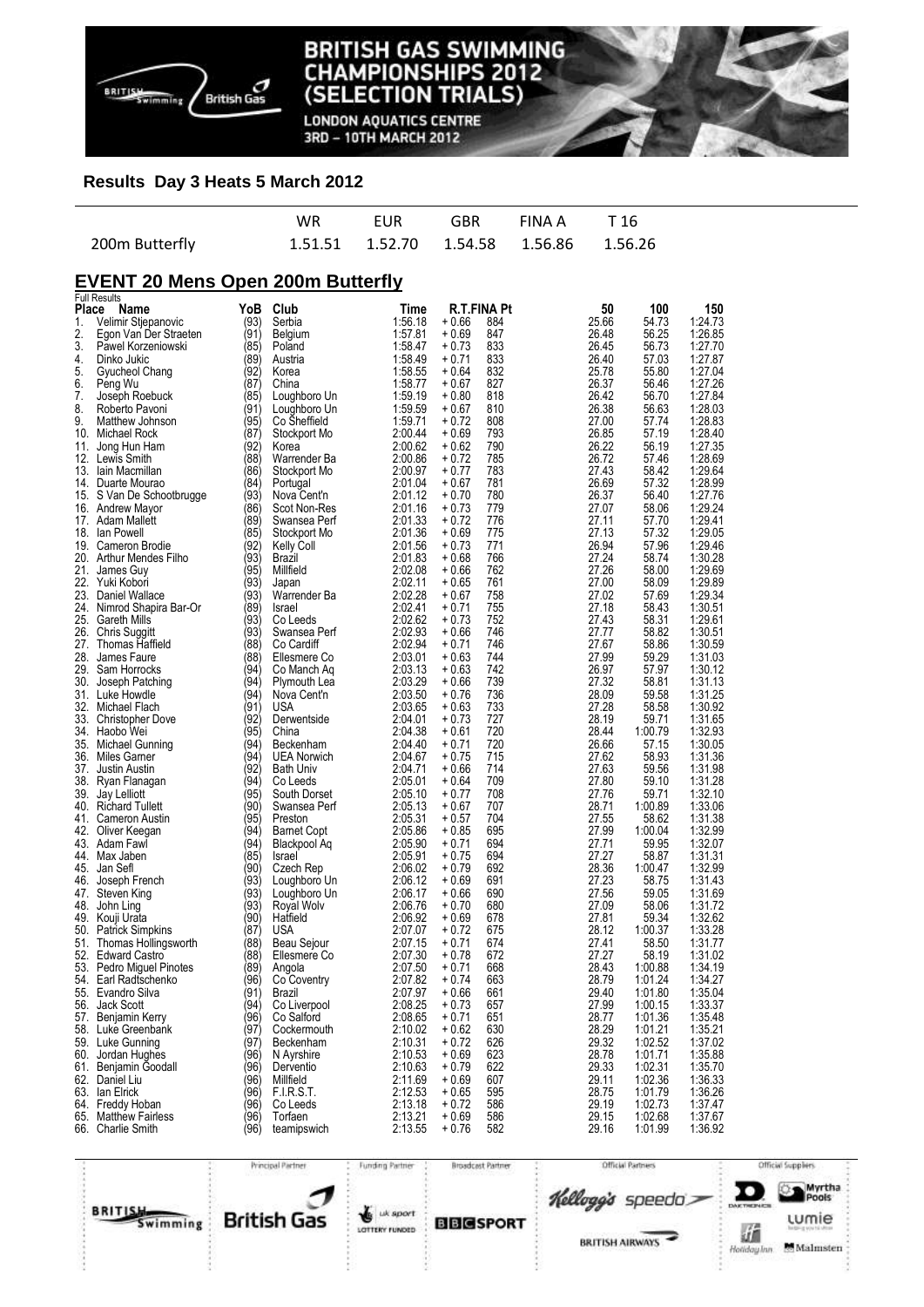

**LONDON AQUATICS CENTRE** 3RD - 10TH MARCH 2012

## **Results Day 3 Heats 5 March 2012**

|                 | WR |                                         | FR GBR FINAA T16 |  |
|-----------------|----|-----------------------------------------|------------------|--|
| 200m Ind.Medley |    | 2.06.15 2.07.46 2.09.46 2.13.36 2.12.87 |                  |  |

## **EVENT 21 Womens Open 200m IM**

| <b>Full Results</b> |                        |      |                  |         |         |             |       |         |         |
|---------------------|------------------------|------|------------------|---------|---------|-------------|-------|---------|---------|
| Place               | Name                   | YoB  | Club             | Time    |         | R.T.FINA Pt | 50    | 100     | 150     |
| 1.                  | Hannah Miley           | (89) | Garioch          | 2:14.19 | + 0.71  | 830         | 29.44 | 1:03.49 | 1:41.98 |
| 2.                  | Aimee Willmott         | (93) | Middlesboro      | 2:14.29 | $+0.76$ | 828         | 28.97 | 1:03.08 | 1:42.29 |
| 3.                  | Lucy Spencer           | (93) | Co Sheffield     | 2:14.36 | + 0.68  | 827         | 28.81 | 1:03.40 | 1:42.92 |
| 4.                  |                        | (92) |                  | 2:14.61 | + 0.65  | 823         | 28.76 | 1:03.73 | 1:41.89 |
|                     | Sophie Allen           |      | Stockport Mo     |         |         |             |       |         |         |
| 5.                  | Siobhan-Marie O'Connor | (95) | <b>Bath Univ</b> | 2:14.81 | + 0.77  | 819         | 28.26 | 1:02.05 | 1:42.20 |
| 6.                  | Sophie Smith           | (94) | Co Leicester     | 2:14.88 | + 0.72  | 818         | 28.61 | 1:03.74 | 1:43.08 |
| 7.                  | Kathryn Meaklim        | (89) | South Africa     | 2:15.47 | $+0.80$ | 807         | 29.10 | 1:02.82 | 1:42.47 |
| 8.                  | Seoyeong Kim           | (94) | Korea            | 2:16.08 | + 0.68  | 796         | 29.06 | 1:03.03 | 1:43.39 |
| 9.                  | Barbora Zavadova       | (93) | Czech Rep        | 2:16.11 | + 0.74  | 796         | 29.53 | 1:03.90 | 1:44.20 |
| 10.                 | Sycerika McMahon       | (95) | Ireland          | 2:16.14 | $+0.69$ | 795         | 29.69 | 1:06.32 | 1:44.33 |
| 11.                 | Kate Hutchinson        | (90) | Loughboro Un     | 2:16.22 | + 0.71  | 794         | 28.57 | 1:03.75 | 1:43.24 |
| 12.                 | Emma Smithurst         | (91) | Swansea Perf     | 2:16.67 | + 0.72  | 786         | 30.07 | 1:04.68 | 1:43.73 |
| 13.                 | Hye Ra Choi            | (91) | Korea            | 2:16.86 | $+0.71$ | 783         | 28.85 | 1:02.72 | 1:43.91 |
|                     |                        |      |                  |         |         |             |       |         |         |
| 14.                 | Simona Baumrtova       | (91) | Czech Rep        | 2:16.94 | + 0.72  | 781         | 29.93 | 1:04.08 | 1:45.17 |
| 15.                 | Anne Bochmann          | (93) | Co Leeds         | 2:16.95 | $+0.78$ | 781         | 30.05 | 1:05.13 | 1:45.24 |
|                     | 16. Grainne Murphy     | (93) | Ireland          | 2:16.97 | $+0.82$ | 781         | 30.12 | 1:05.46 | 1:45.33 |
| 17.                 | <b>Beatriz Gomez</b>   | (94) | Spain            | 2:17.04 | + 0.70  | 780         | 29.56 | 1:06.04 | 1:44.99 |
|                     | 18. Elena Sheridan     | (95) | Romford Town     | 2:17.05 | $+0.71$ | 779         | 28.80 | 1:03.69 | 1:44.06 |
|                     | 19. Amanda Loots       | (78) | South Africa     | 2:17.35 | + 0.73  | 774         | 28.41 | 1:03.28 | 1:43.55 |
|                     | 20. Fiona Donnelly     | (95) | Nova Cent'n      | 2:17.36 | + 0.76  | 774         | 28.97 | 1:03.41 | 1:45.08 |
|                     | 21. Emily Jones        | (95) | Garioch          | 2:17.41 | $+0.72$ | 773         | 29.71 | 1:05.70 | 1:44.53 |
|                     | 22. Chloe Tutton       | (96) | Co Cardiff       | 2:17.66 | + 0.71  | 769         | 30.23 | 1:06.09 | 1:45.73 |
|                     | 23. Lyndsay De Paul    | (88) |                  | 2:17.73 | $+0.65$ | 768         | 29.01 | 1:04.37 | 1:45.76 |
|                     |                        |      | USA              |         |         |             |       |         |         |
| 24.                 | Alicja Tchorz          | (92) | Poland           | 2:17.75 | + 0.70  | 768         | 29.72 | 1:04.35 | 1:45.73 |
| 25.                 | Alice Tennant          | (93) | Swansea Perf     | 2:17.77 | + 0.71  | 767         | 29.81 | 1:05.10 | 1:45.43 |
| 26.                 | Fanny Lecluyse         | (92) | Belgium          | 2:17.92 | $+0.77$ | 765         | 29.39 | 1:05.82 | 1:44.86 |
| 27.                 | Eloise Barber          | (92) | Camegie          | 2:17.98 | + 0.73  | 764         | 29.87 | 1:04.81 | 1:45.23 |
| 28.                 | Rachael Solway         | (92) | Loughboro Un     | 2:18.03 | + 0.67  | 763         | 29.66 | 1:04.68 | 1:44.84 |
| 29.                 | Sally Wood             | (90) | Warrender Ba     | 2:18.15 | + 0.73  | 761         | 30.49 | 1:06.86 | 1:45.93 |
|                     | 30. Karley Mann        | (94) | Hillingdon       | 2:18.22 | + 0.67  | 760         | 30.04 | 1:04.48 | 1:46.11 |
| 31.                 | Rachel Williams        | (93) | <b>Bath Univ</b> | 2:18.39 | $+0.78$ | 757         | 30.41 | 1:05.56 | 1:46.87 |
| 32.                 | Stacey Tadd            | (89) | <b>Bath Univ</b> | 2:19.21 | + 0.79  | 744         | 29.50 | 1:05.15 | 1:44.97 |
|                     |                        | (89) |                  | 2:19.26 | + 0.73  | 743         | 28.87 | 1:03.14 | 1:46.10 |
|                     | 33. Kimberly Buys      | (96) | Belgium          | 2:19.43 |         | 740         |       |         |         |
|                     | 34. Lucy Davis         |      | Preston          |         | + 0.72  |             | 30.15 | 1:06.12 | 1:47.09 |
| 35.                 | Zara Bailey            | (95) | Co Peterboro     | 2:19.62 | + 0.75  | 737         | 30.22 | 1:06.27 | 1:47.06 |
| 36.                 | Jessica Thielmann      | (93) | Co Newcastle     | 2:19.73 | + 0.74  | 735         | 29.91 | 1:06.91 | 1:47.05 |
| 37.                 | Corrie Scott           | (93) | Edinburgh Un     | 2:19.98 | + 0.74  | 731         | 30.13 | 1:07.75 | 1:46.70 |
| 38.                 | Georgia Barton         | (95) | Preston          | 2:20.89 | + 0.72  | 717         | 29.36 | 1:05.49 | 1:47.50 |
| 39.                 | Sophie Pyatt           | (95) | Stockport Mo     | 2:21.16 | + 0.74  | 713         | 30.82 | 1:06.15 | 1:48.09 |
|                     | 40. Emma Day           | (97' | Guildford Ct     | 2:21.41 | + 0.70  | 709         | 29.31 | 1:05.05 | 1:47.93 |
| 41.                 | Jessica Powell         | (93) | Co Manch Ag      | 2:21.44 | + 0.66  | 709         | 30.41 | 1:06.62 | 1:47.52 |
| 42.                 | Jessica Chadwick       | (94) | Preston          | 2:22.23 | $+0.75$ | 697         | 30.32 | 1:08.26 | 1:47.67 |
|                     | 43. Rachael O'Donnell  | (96) | Camegie          | 2:22.47 | + 0.72  | 694         | 29.85 | 1:06.96 | 1:49.48 |
| 44.                 | Sophie Wilson          | (93) | Loughboro Un     | 2:22.50 | + 0.75  | 693         | 29.55 | 1:06.40 | 1:47.70 |
|                     | 45. Lieke Verouden     | (90) | Netherlands      | 2:22.53 | + 0.82  | 693         | 30.93 | 1:09.18 | 1:49.85 |
|                     |                        |      |                  |         |         |             |       |         |         |
| 46.                 | Shani Stallard         | (94) | Ireland          | 2:22.54 | + 0.75  | 693         | 31.14 | 1:08.24 | 1:48.50 |
| 47.                 | Jocelyn Ulyett         | (95) | Co Milton K      | 2:22.99 | $+0.77$ | 686         | 30.30 | 1:06.45 | 1:48.93 |
|                     | 48. Katherine Ambridge | (90) | Windsor          | 2:23.16 | + 0.70  | 684         | 29.71 | 1:06.63 | 1:49.56 |
|                     | 49. Abbie Wood         | (99) | Derventio        | 2:24.13 | + 0.65  | 670         | 31.83 | 1:09.60 | 1:50.50 |
|                     | 50. Rosie Rudin        | (98) | Nova Cent'n      | 2:24.55 | $+0.76$ | 664         | 32.70 | 1:07.80 | 1:50.70 |
| 51.                 | Charlotte McKenzie     | (96) | F.I.R.S.T.       | 2:24.72 | + 0.74  | 662         | 29.17 | 1:04.16 | 1:48.83 |
| 52.                 | Freya Resendez         | (96) | Co Leeds         | 2:24.76 | $+0.73$ | 661         | 29.94 | 1:07.96 | 1:50.18 |
|                     | 53. Chloe Bean         | (95) | Guildford Ct     | 2:25.15 | + 0.68  | 656         | 32.68 | 1:12.13 | 1:51.47 |
| 54.                 | Anna Newlands          | (98) | Cockermouth      | 2:25.73 | + 0.73  | 648         | 30.99 | 1:07.53 | 1:51.74 |
| 55.                 | Sophie Allin           | (93) | Millfield        | 2:28.00 | + 0.74  | 619         | 30.01 | 1:09.44 | 1:52.02 |
|                     |                        | (98) |                  | 2:29.44 | + 0.76  | 601         | 32.20 | 1:10.86 | 1:52.46 |
|                     | 56. Jessie Foster      |      | Seagulls Swi     |         |         |             |       |         |         |

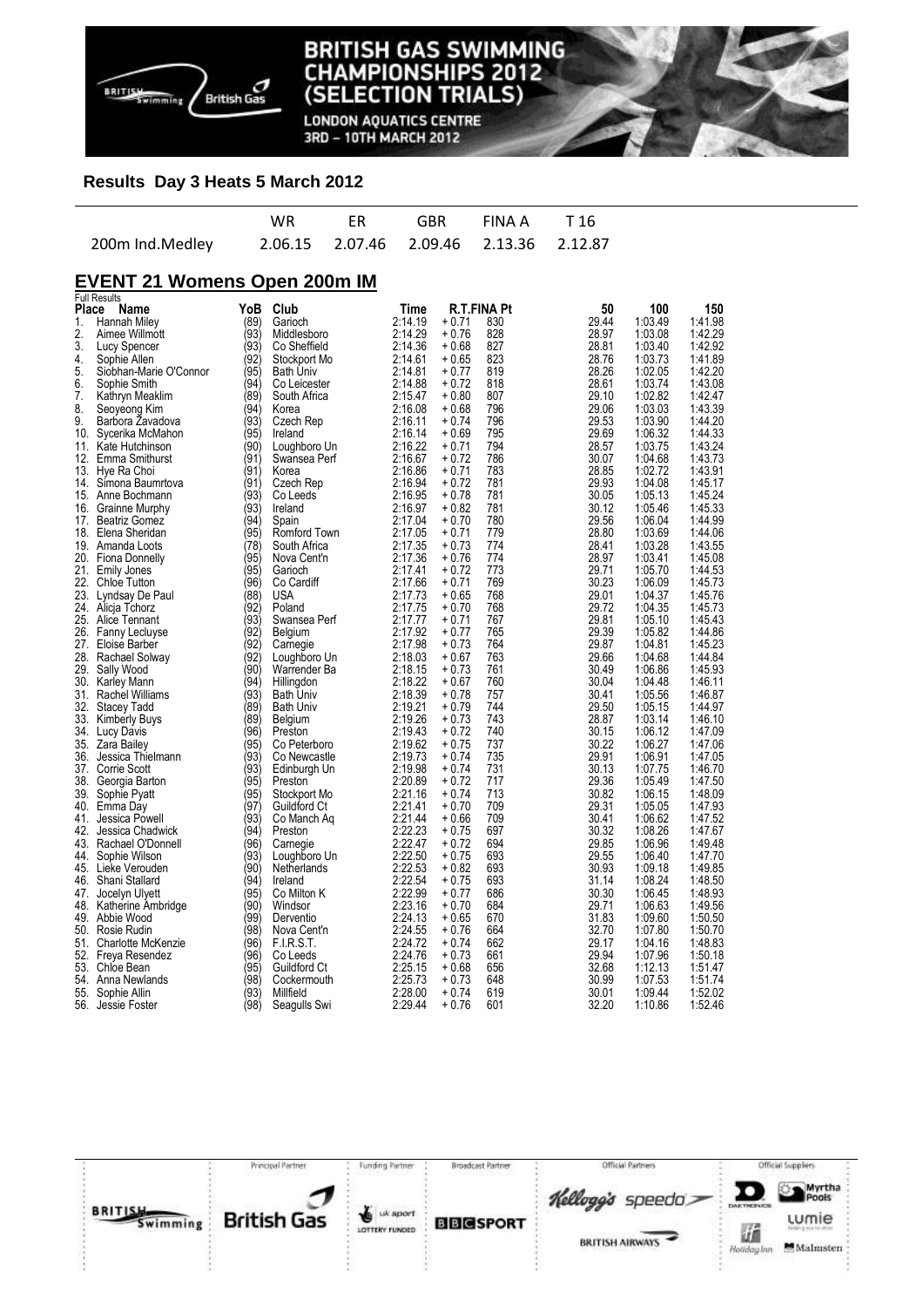

**LONDON AQUATICS CENTRE** 3RD - 10TH MARCH 2012

# **Results Day 3 Heats 5 March 2012**

# **EVENT 22 Womens MC 50m Freestyle**  Multi-Disability by British Disability Points

| <b>Place</b> | <b>Math-Disability by Dritish Disability I Ullits</b><br>Name | YoB  | Club               | Cat.           | Time  |         | <b>R.T.BDPoints</b> |
|--------------|---------------------------------------------------------------|------|--------------------|----------------|-------|---------|---------------------|
| 1.           | <b>Heather Frederiksen</b>                                    | 85)  | Co Salford         | 8              | 32.21 | $+0.81$ | 910                 |
| 2.           | <b>Eleanor Simmonds</b>                                       | '94) | Swansea Perf       | 6              | 37.10 | $+0.54$ | 884                 |
| 2.           | Louise Watkin                                                 | 92)  | Co Salford         | 9              | 30.26 | $+0.68$ | 884                 |
| 4.           | Stephanie Millward                                            | '81) | Swansea Perf       | 9              | 30.47 | + 0.79  | 866                 |
| 5.           | Kate Grey                                                     | 89)  | <b>Bath Univ</b>   | 9              | 30.51 | $+0.73$ | 862                 |
| 6.           | Rhiannon Henry                                                | (87) | Co Manch Aq        | 13             | 28.81 | $+0.73$ | 858                 |
| 7.           | Emma Cattle                                                   | 88)  | Team Luton         | 10             | 29.85 | $+0.81$ | 857                 |
| 8.           | Claire Cashmore                                               | 88)  | Co Leeds           | 9              | 30.87 | $+0.73$ | 832                 |
| 9.           | Lauren Steadman                                               | 92)  | Portsmouth N       | 9              | 31.16 | + 0.72  | 809                 |
| 9.           | Harriet Lee                                                   | '91) | Co Peterboro       | 10             | 30.42 | $+0.70$ | 809                 |
| 11.          | Hannah Russell                                                | '96) | Guildford Ct       | 12             | 28.97 | $+0.80$ | 806                 |
| 12.          | Susannah Rodgers                                              | 83)  | Otter              | $\overline{7}$ | 34.39 | $+0.90$ | 779                 |
| 13.          | Amy Marren                                                    | '98) | Romford Town       | 9              | 31.69 | $+0.80$ | 770                 |
| 14.          | Ellen Keane                                                   | '95) | Kelly Coll         | 9              | 32.03 | $+0.84$ | 745                 |
|              | 15. Natalie Jones                                             | 84)  | Colchester P       | 6              | 39.64 | $+0.94$ | 724                 |
|              | 16. Eleni Papadopoulos                                        | 92)  | Co Manch Aq        | 10             | 31.73 | $+0.71$ | 713                 |
| 17.          | Lauren Smith                                                  | '93) | Hatfield           | 9              | 32.55 | $+0.78$ | 710                 |
| 18.          | Jessica Harper                                                | '94) | Chelsea&West       | 9              | 32.64 | $+0.75$ | 704                 |
| 19.          | <b>Tully Kearney</b>                                          | '97) | Royal Wolv         | 10             | 31.95 | $+0.71$ | 699                 |
|              | 20. Alice Tai                                                 | '99) | Seagulls Swi       | 10             | 32.70 | $+0.58$ | 652                 |
| 21.          | Rosie Bancroft                                                | 95)  | Co Oxford          | 10             | 33.32 | $+0.94$ | 616                 |
| 22.          | Hope Gordon                                                   | 94)  | StirlingSwim       | 9              | 34.47 | $+0.89$ | 598                 |
| 23.          | Elizabeth Johnson                                             | 85)  | Bath Univ          | 6              | 42.44 | $+0.83$ | 590                 |
| 24.          | Leonie Buck                                                   | 95)  | Greenw Bo Ma       | 9              | 34.97 | $+0.78$ | 573                 |
|              | 25. Francesca O'Connor                                        | '91) | <b>Wyre Forest</b> | $\overline{7}$ | 38.18 | $+0.83$ | 569                 |
|              | 26. Hasna Hakim                                               | '98) | <b>Boldmere</b>    | 10             | 34.35 | $+0.69$ | 562                 |
| 27.          | Jan Langton                                                   | 86)  | Kelly Coll         | 6              | 43.69 | $+1.15$ | 541                 |
| 28.          | Megan Richter                                                 | '00) | Orion              | 9              | 35.87 | $+0.72$ | 531                 |
| 29.          | Jo-Jo Cranfield                                               | '93) | Loughboro Un       | 9              | 35.88 | $+0.80$ | 530                 |
| 30.          | Harriet Dickinson                                             | 97)  | Burnham On S       | 10             | 36.17 | $+0.92$ | 482                 |